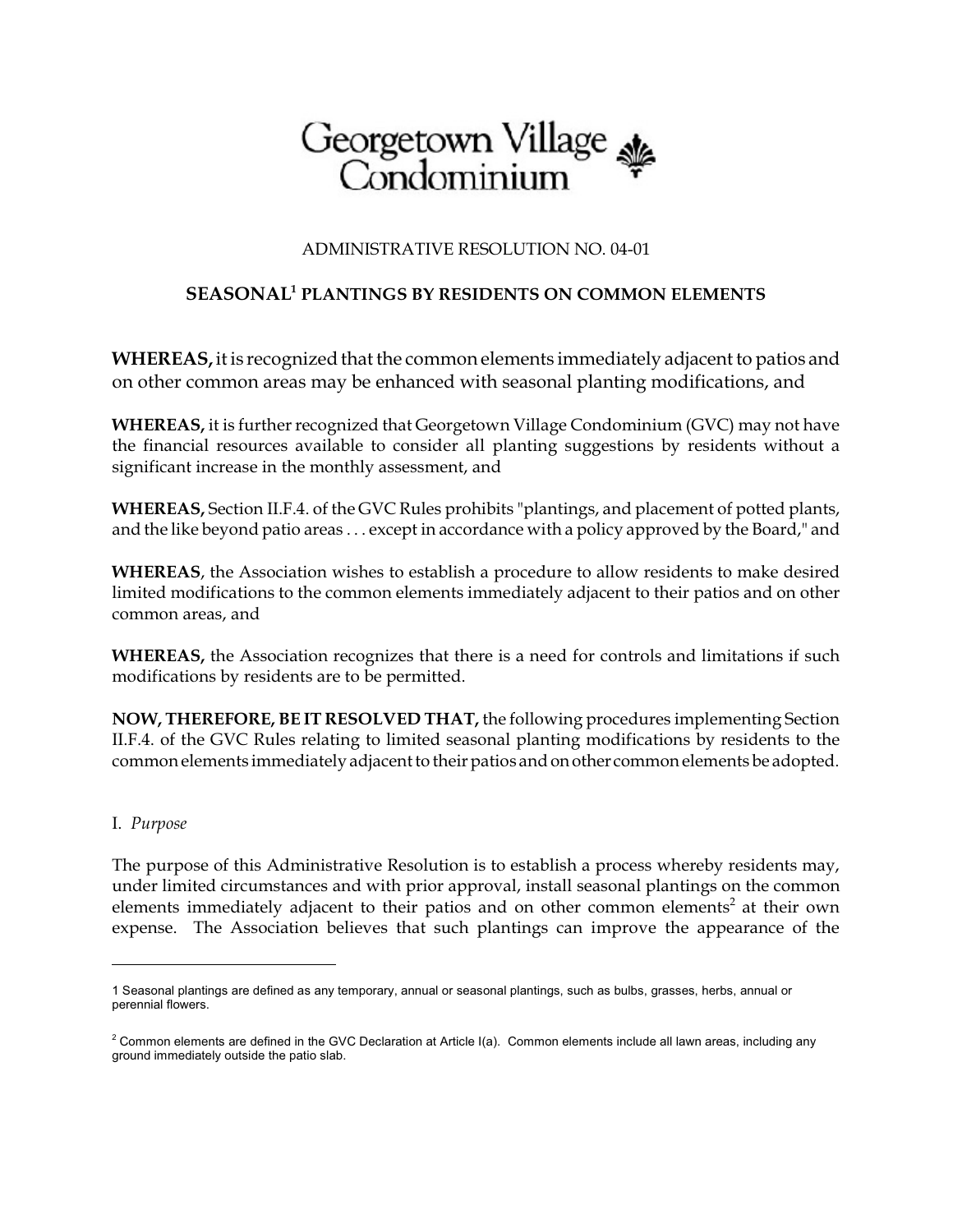community as a whole. Resident plantings will be subject to certain restrictions to assure harmony with the Long-Range Landscape Plan<sup>3</sup> and the appearance of the community as a whole, and to insure that they do not become a financial or other burden to the Association.

#### 2. *Approvals Required*

A. Prior to installing any seasonal plantings, written approval from the GVC Board (Board) must be received. To obtain such approval, the resident will be required to submit a proposed plan as described below.

B. A plan to install seasonal plantings must be submitted each year.

C. The Association reserves the right to remove any unapproved plantings, whether planted before or after the adoption of this Resolution.

#### 3. *The Resident's Plan*

A. To receive approval for seasonal plantings, a detailed plan must be submitted, in writing, to the Board, through the Landscape Committee (or other representative designated by the Board). Such requests must be submitted to the Landscape Committee at least two weeks prior to its scheduled monthly meeting to allow sufficient time for them to be reviewed and, if approved by the Committee, sent for inclusion in the monthly Board package. The Committee and the Board will make every effort to review requests at their respective upcoming meetings, but each body reserves the right to postpone consideration until the next regularly scheduled meeting. Failure of the Board to approve or disapprove a proposal for plantings within a requested time frame shall not be construed as approval.

B. Residents not owning the unit in which they reside must submit, with their written, signed request to the Board, a written and signed endorsement by the owner of the unit stating that the owner will accept complete responsibility for the landscaping modifications which their resident tenant desires to make. The plan will not be considered without this endorsement.

C. When, in its judgment, additional details are required to make a decision, the Landscape Committee or the Board will request further information.

 $3$  In October 2001, the community adopted a Long-Range Landscape Plan developed by a landscape architect with the input of the Board, the Landscape Committee, and members of the community. The purpose of this long-term plan is to provide an overall concept that can serve as a guideline for future landscape enhancements to help unify the varied plantings throughout the community and thus enhance the appearance of the community, and maintain or increase the value of the property. The detailed drawings of this plan are available for review at the GVC Management Office during normal business hours. Photocopies of specific sections of the plan can be obtained from the Management Office in accordance with Administrative Resolution No.95-1.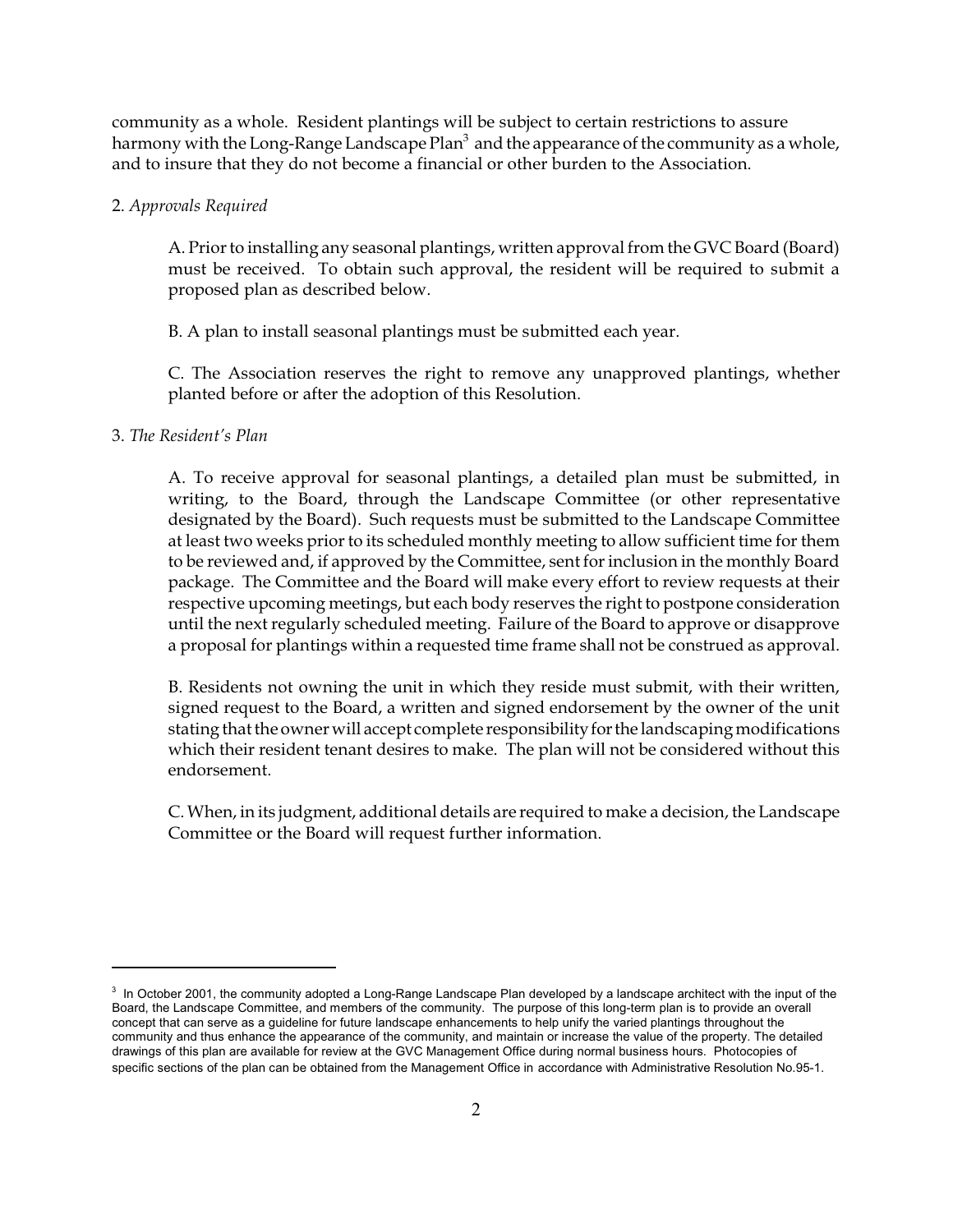D. The Landscape Committee will review the resident's plan. If the Committee determines that the plan should be approved, it will recommend approval to the Board. If the Committee determines that the resident's plan is not approvable, it will notify the resident of what would be required to obtain approval, and the resident will be given an opportunity to revise the plan as necessary to receive approval.

## 4. *Criteria for Approval*

A. The Board recognizes the value of seasonal plantings by residents and would generally expect to be able to approve proposed planting plans properly submitted under this Resolution. However, the Board will disapprove proposed plans that are inconsistent or incompatible with the Long-Range Landscape Plan; the appearance of the common elements; those that may impede access to, or maintenance of, the common elements; those that are inconsistent with GVC's security requirements; and those that adversely affect the common elements, such as by causing erosion or other drainage-related problems.

Appendix 1 outlines the Planting Criteria, Plan Specifications, and Prohibited Plantings.

## 5. *Maintenance*

The maintenance of all seasonal plantings installed by residents shall be the exclusive responsibility of the resident. The resident will perform mulching, weeding, watering, and/or other routine maintenance of resident-installed seasonal plantings. GVC or its grounds maintenance company will not perform such services.

### 6. *Removal of Seasonal Plantings*

Seasonal plantings must be removed in a timely manner. Should plant material not be removed in a timely way (e.g., when the plants have died or been damaged by insects, fungus, or frost), or by November 30<sup>th</sup> at the latest, GVC Management will ask the resident to remove the plants; and, if they are not removed by the resident, GVC Management will arrange for their removal and permission for any future plantings will be denied.

### 7. *Limitation on Liability*

Every reasonable attempt will be made to respect the integrity of resident plantings. However, GVC shall not be responsible for the cost of replacing resident-installed seasonal plantings that are damaged or destroyed, for any reason, including weather-related circumstances such as rain, snow, snow removal efforts, and excessive dry weather, and damage caused by grounds maintenance crews during routine lawn maintenance, or incidental to other maintenance or repair on the common elements.